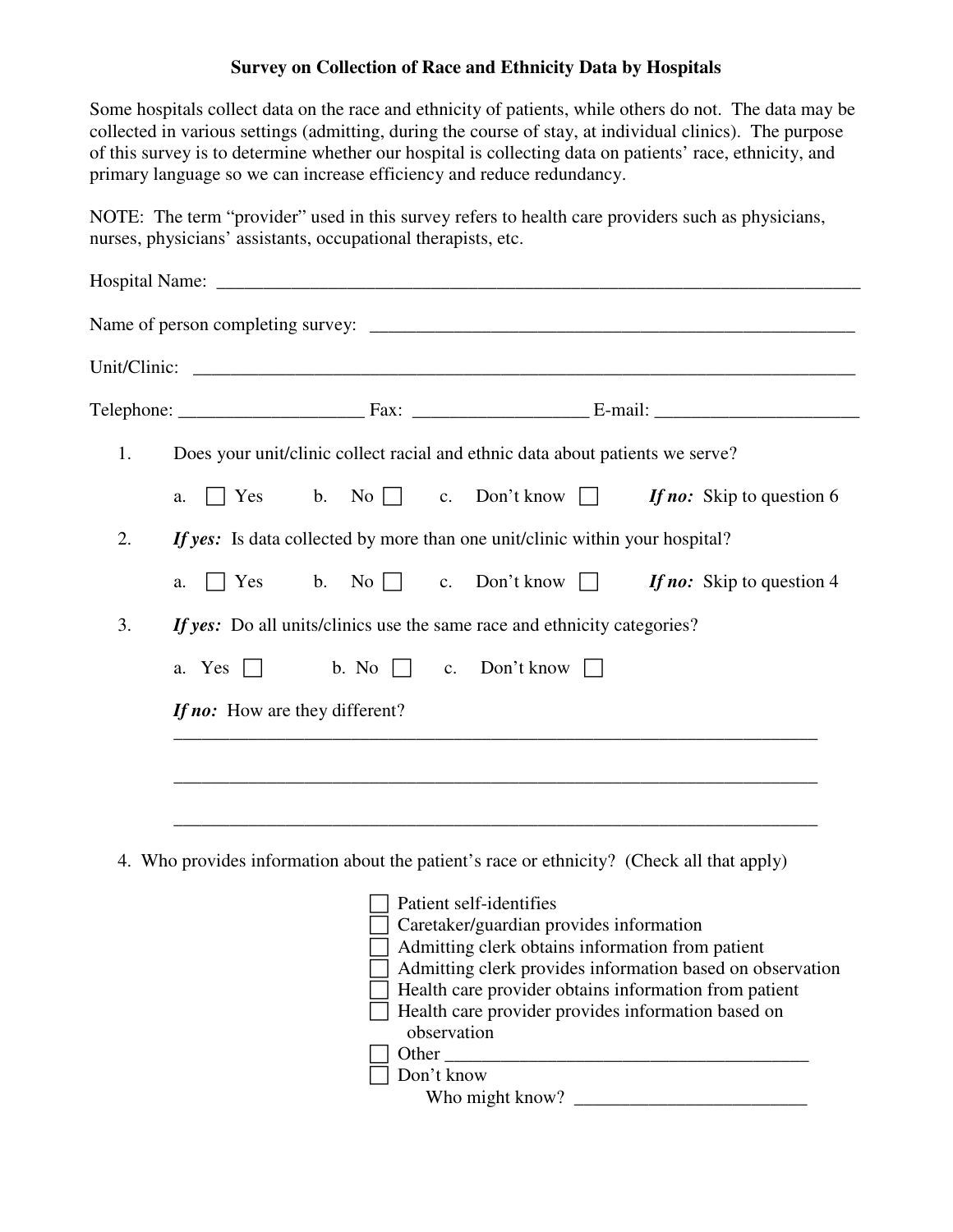5. When is the information collected? (Check all that apply)

| Upon admission                                             |  |
|------------------------------------------------------------|--|
| At discharge                                               |  |
| At first visit/new patient registration                    |  |
| Included in health care provider's discharge notes/medical |  |
| record                                                     |  |
| Other                                                      |  |
| Don't know                                                 |  |
| Who might know?                                            |  |
|                                                            |  |

6. Why does your unit/clinic *not* collect data on race and ethnicity? (Check all that apply)

| $\Box$ Prohibited (by law or external regulation)<br>$\Box$ Too costly to collect and | Data would be unreliable<br>$\Box$ No good/reliable system for |
|---------------------------------------------------------------------------------------|----------------------------------------------------------------|
| maintain                                                                              | collection                                                     |
| Concerns about patient's reactions                                                    | $\Box$ No good/reliable classification                         |
| Other                                                                                 | system for race/ethnicity                                      |
| Unnecessary                                                                           | $\Box$ Collected within another unit                           |
| Don't know                                                                            | or clinic in the hospital                                      |

7. Is your unit/clinic currently engaged in any efforts to change, develop, or implement policies or practices to collect racial and ethnic data?

|     | a.                           | Yes<br>$\mathbf{b}$ . $\Box$<br>No                 | c. Don't know                                                                                    |
|-----|------------------------------|----------------------------------------------------|--------------------------------------------------------------------------------------------------|
|     |                              | If yes: What is it doing?                          |                                                                                                  |
|     |                              | If no: Why not?                                    |                                                                                                  |
| 8.  |                              | Do you see any drawbacks to collecting these data? |                                                                                                  |
|     | Yes<br>a.                    | $\mathbf{b}$ . $\Box$<br>N <sub>o</sub>            |                                                                                                  |
|     |                              | If yes: What are the drawbacks?                    |                                                                                                  |
| 9.  | blank, or some other method? |                                                    | When data are collected on race and ethnicity, are specific categories listed, is it fill in the |
|     | a.<br>c.                     | Specific categories<br>Other                       | Fill in the blank<br>$\mathbf{b}$ . $\Box$<br>Don't know<br>d.                                   |
| 10. |                              |                                                    | In what percentage of cases are data on race and ethnicity missing/unavailable?                  |
|     |                              | How do you determine that?<br>a.                   |                                                                                                  |